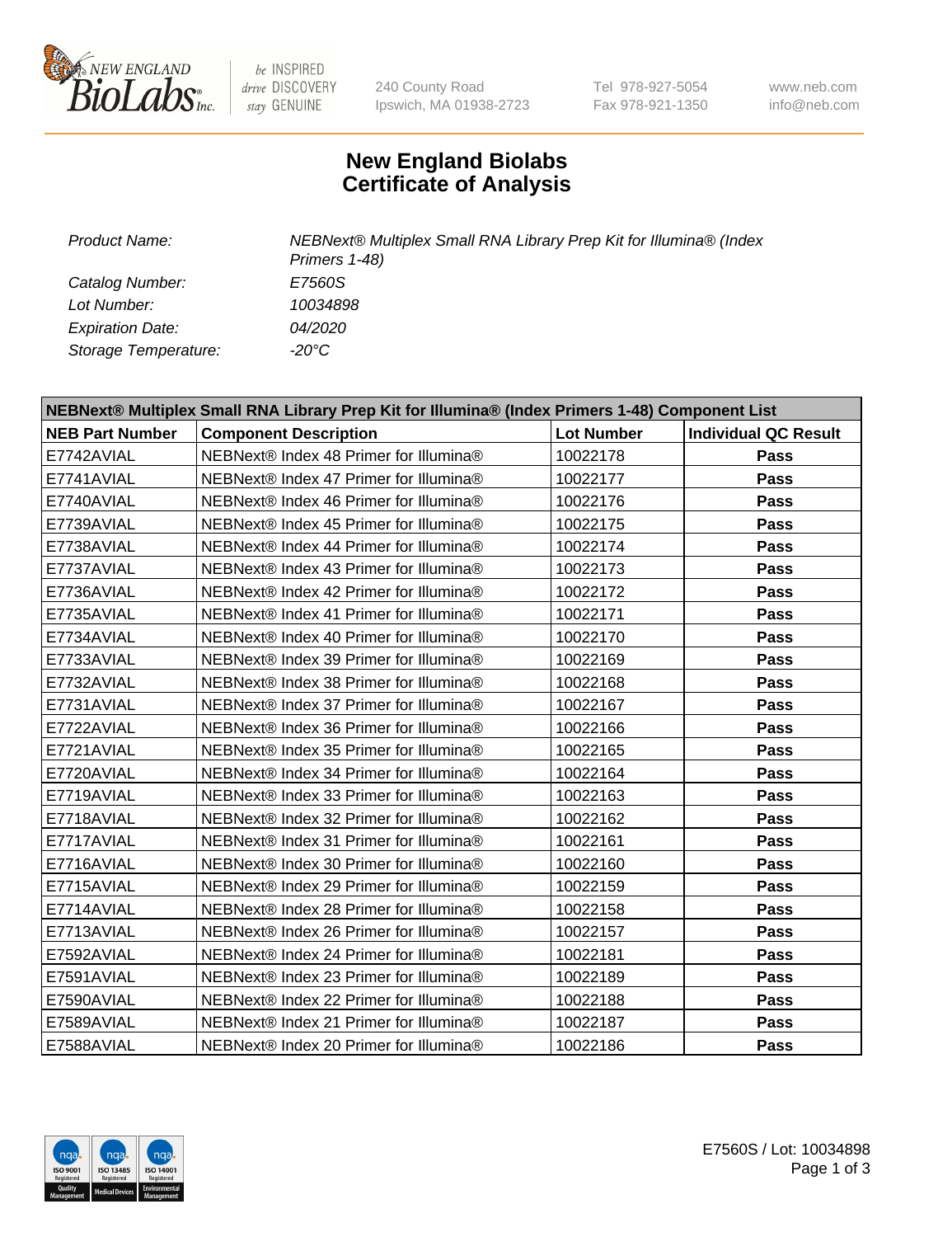

be INSPIRED drive DISCOVERY stay GENUINE

240 County Road Ipswich, MA 01938-2723 Tel 978-927-5054 Fax 978-921-1350 www.neb.com info@neb.com

| NEBNext® Multiplex Small RNA Library Prep Kit for Illumina® (Index Primers 1-48) Component List |                                                 |                   |                             |  |  |
|-------------------------------------------------------------------------------------------------|-------------------------------------------------|-------------------|-----------------------------|--|--|
| <b>NEB Part Number</b>                                                                          | <b>Component Description</b>                    | <b>Lot Number</b> | <b>Individual QC Result</b> |  |  |
| E7587AVIAL                                                                                      | NEBNext® Index 19 Primer for Illumina®          | 10022185          | Pass                        |  |  |
| E7586AVIAL                                                                                      | NEBNext® Index 18 Primer for Illumina®          | 10022190          | Pass                        |  |  |
| E7585AVIAL                                                                                      | NEBNext® Index 17 Primer for Illumina®          | 10022180          | Pass                        |  |  |
| E7584AVIAL                                                                                      | NEBNext® Index 16 Primer for Illumina®          | 10022179          | Pass                        |  |  |
| E7583AVIAL                                                                                      | NEBNext® Index 15 Primer for Illumina®          | 10022184          | Pass                        |  |  |
| E7582AVIAL                                                                                      | NEBNext® Index 14 Primer for Illumina®          | 10022183          | Pass                        |  |  |
| E7581AVIAL                                                                                      | NEBNext® Index 13 Primer for Illumina®          | 10022182          | Pass                        |  |  |
| E7562AVIAL                                                                                      | NEBNext® Index 27 Primer for Illumina®          | 10022141          | Pass                        |  |  |
| E7561AVIAL                                                                                      | NEBNext® Index 25 Primer for Illumina®          | 10022140          | Pass                        |  |  |
| E7355AAVIAL                                                                                     | ProtoScript® II Reverse Transcriptase           | 10022156          | Pass                        |  |  |
| E7334AAVIAL                                                                                     | NEBNext® First Strand Synthesis Reaction Buffer | 10022155          | Pass                        |  |  |
| E7333AAVIAL                                                                                     | NEBNext® SR RT Primer for Illumina®             | 10022154          | Pass                        |  |  |
| E7332AAVIAL                                                                                     | NEBNext® 3' SR Adaptor for Illumina®            | 10022153          | Pass                        |  |  |
| E7328AVIAL                                                                                      | NEBNext® 5' SR Adaptor for Illumina®            | 10022152          | Pass                        |  |  |
| E7327AAVIAL                                                                                     | <b>Nuclease Free Water</b>                      | 10022151          | Pass                        |  |  |
| E7326AAVIAL                                                                                     | <b>TE Buffer</b>                                | 10022150          | Pass                        |  |  |
| E7325AAVIAL                                                                                     | Linear Acrylamide                               | 10022149          | Pass                        |  |  |
| E7324AAVIAL                                                                                     | <b>DNA Gel Elution Buffer</b>                   | 10022148          | Pass                        |  |  |
| E7322AVIAL                                                                                      | NEBNext® Index 12 Primer for Illumina®          | 10022138          | Pass                        |  |  |
| E7321AVIAL                                                                                      | NEBNext® Index 11 Primer for Illumina®          | 10022137          | Pass                        |  |  |
| E7320AVIAL                                                                                      | NEBNext® Index 10 Primer for Illumina®          | 10022136          | Pass                        |  |  |
| E7319AVIAL                                                                                      | NEBNext® Index 9 Primer for Illumina®           | 10022135          | Pass                        |  |  |
| E7318AVIAL                                                                                      | NEBNext® Index 8 Primer for Illumina®           | 10022134          | Pass                        |  |  |
| E7317AVIAL                                                                                      | NEBNext® Index 7 Primer for Illumina®           | 10022133          | Pass                        |  |  |
| E7316AVIAL                                                                                      | NEBNext® Index 6 Primer for Illumina®           | 10022139          | Pass                        |  |  |
| E7315AVIAL                                                                                      | NEBNext® Index 5 Primer for Illumina®           | 10022132          | Pass                        |  |  |
| E7314AVIAL                                                                                      | NEBNext® Index 4 Primer for Illumina®           | 10022131          | Pass                        |  |  |
| E7313AVIAL                                                                                      | NEBNext® Index 3 Primer for Illumina®           | 10022130          | Pass                        |  |  |
| E7312AVIAL                                                                                      | NEBNext® Index 2 Primer for Illumina®           | 10022129          | Pass                        |  |  |
| E7311AVIAL                                                                                      | NEBNext® Index 1 Primer for Illumina®           | 10022128          | Pass                        |  |  |
| E7310AAVIAL                                                                                     | NEBNext® SR Primer for Illumina®                | 10022147          | <b>Pass</b>                 |  |  |
| E7309AAVIAL                                                                                     | LongAmp® Taq 2X Master Mix                      | 10022146          | Pass                        |  |  |
| E7308AAVIAL                                                                                     | Murine RNase Inhibitor                          | 10022145          | Pass                        |  |  |
| E7305AAVIAL                                                                                     | NEBNext® 5' Ligation Enzyme Mix                 | 10022144          | Pass                        |  |  |
| E7304AAVIAL                                                                                     | NEBNext® 5' Ligation Reaction Buffer            | 10022143          | Pass                        |  |  |
| E7301AAVIAL                                                                                     | NEBNext® 3' Ligation Reaction Buffer            | 10022142          | Pass                        |  |  |